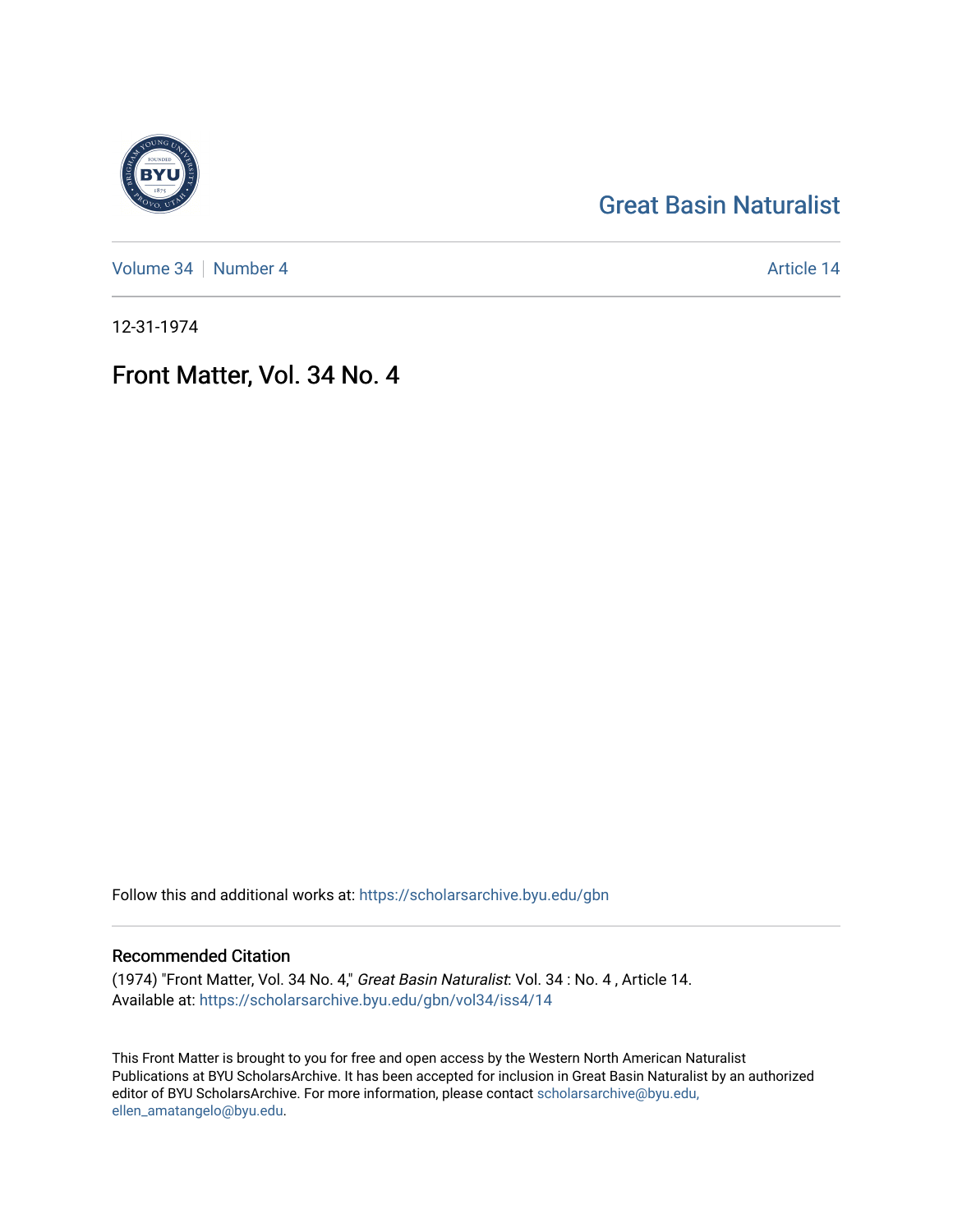Volume 34, No. 4 December 31, 1974

The

# **Great Basin**





PUBLI HED BY BRIGHAM YOUNG UNIVERSITY